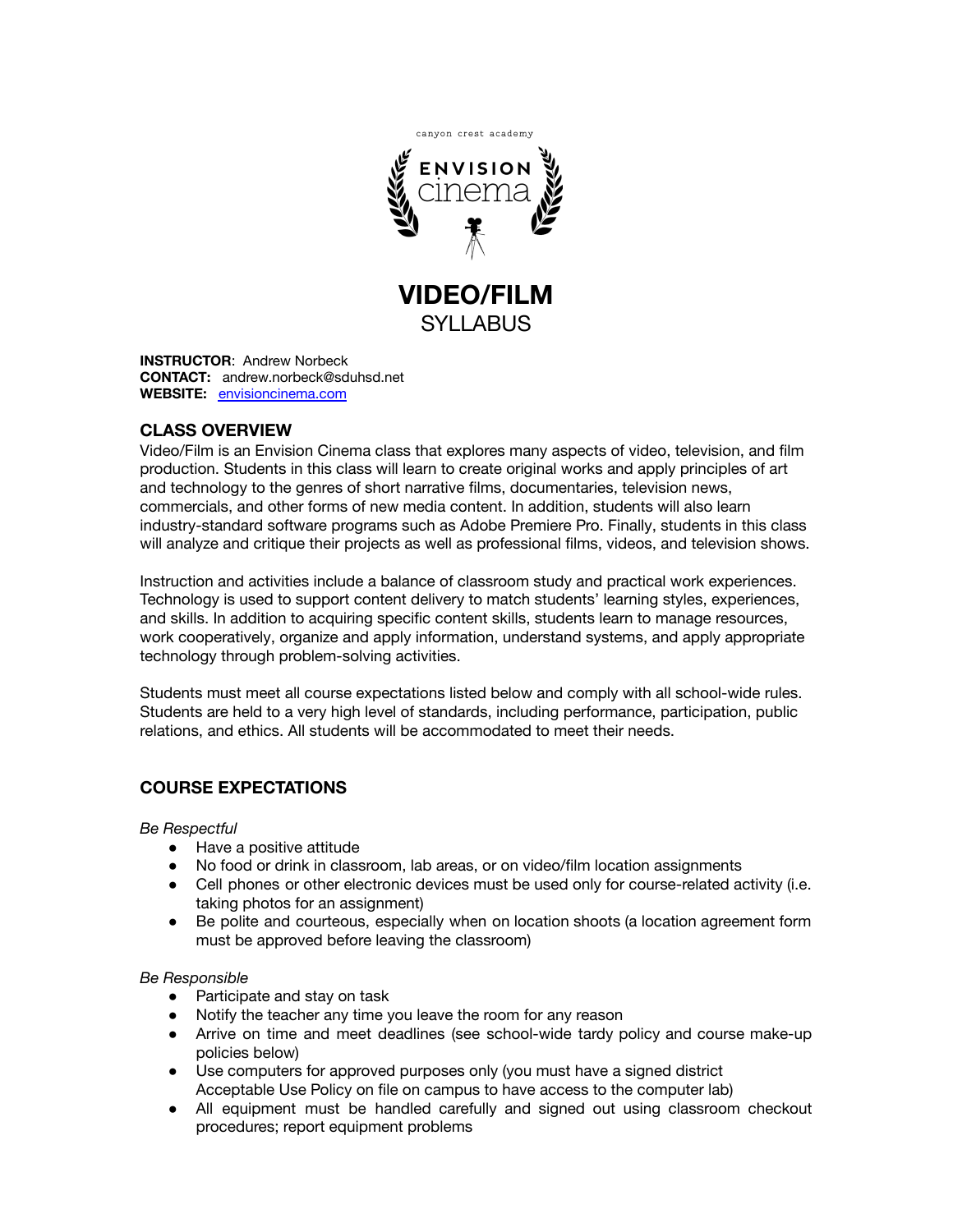*Be Resourceful*

- Come to class prepared with all materials needed to work (you are encouraged to provide your own headphones for computer use, though it's not required)
- Create a system for sharing materials with group members (i.e. Google Drive, in-class file/folder for paperwork is provided)
- Be adaptive and stay productive if you have an obstacle during a project
- Help others with minor production problems

## **COURSE GRADING**

Your grade will be determined solely on a point scale. Your final letter grade will be determined by the percentage of total possible points you have received throughout the quarter/term on all work. Please note: no extra credit is offered. Letter grades will be assigned to total point percentages as follows:

 $A = 89.5\% - 100\%$  $B = 79.5 \% - 89.4 \%$  $C = 69.5\% - 79.4\%$  $D = 59.5\% - 69.4\%$  $F = 0\% - 59.4\%$ 

Video projects will be evaluated based on the following criteria:

### **VIDEO/AUDIO QUALITY**

Composition & Lighting, Adequate B-Roll/Coverage, Shot Variety, Clear Audio

## **EDITING & PACING**

Smooth edits, Minimal or no distractions (like jump cuts), Uses best footage, Good energy and stays interesting, Adequate changes made based on feedback

#### **STORY CLARITY**

Makes sense and has clear message, Highlights the most relevant information, Appropriate handling of subject matter

#### **CREATIVITY/ENTERTAINMENT VALUE**

Enjoyable to watch, Original ideas, Willingness to try new approach, Not overdoing same format; Creativity extends to all areas of production including topic choice, development, script writing, set design, location choice, casting, directing, editing, graphics

**Group Work / Individual Effort** — Daily participation will be factored into individual grades. Much of the work completed in the Envision Cinema classes is produced in groups to help prepare students for real world collaborative work in the television and film industry. Students are required to be involved in ALL aspects of group projects, from start to finish. Students can individually lose points based on the following categories:

- Time Off Task (working on non-project related work, playing games/cell phone use)
- Unprepared (didn't bring materials, delays group by not having materials)
- Group Interference (distraction to group work being completed)
- Attendance (unexcused days missed from group project)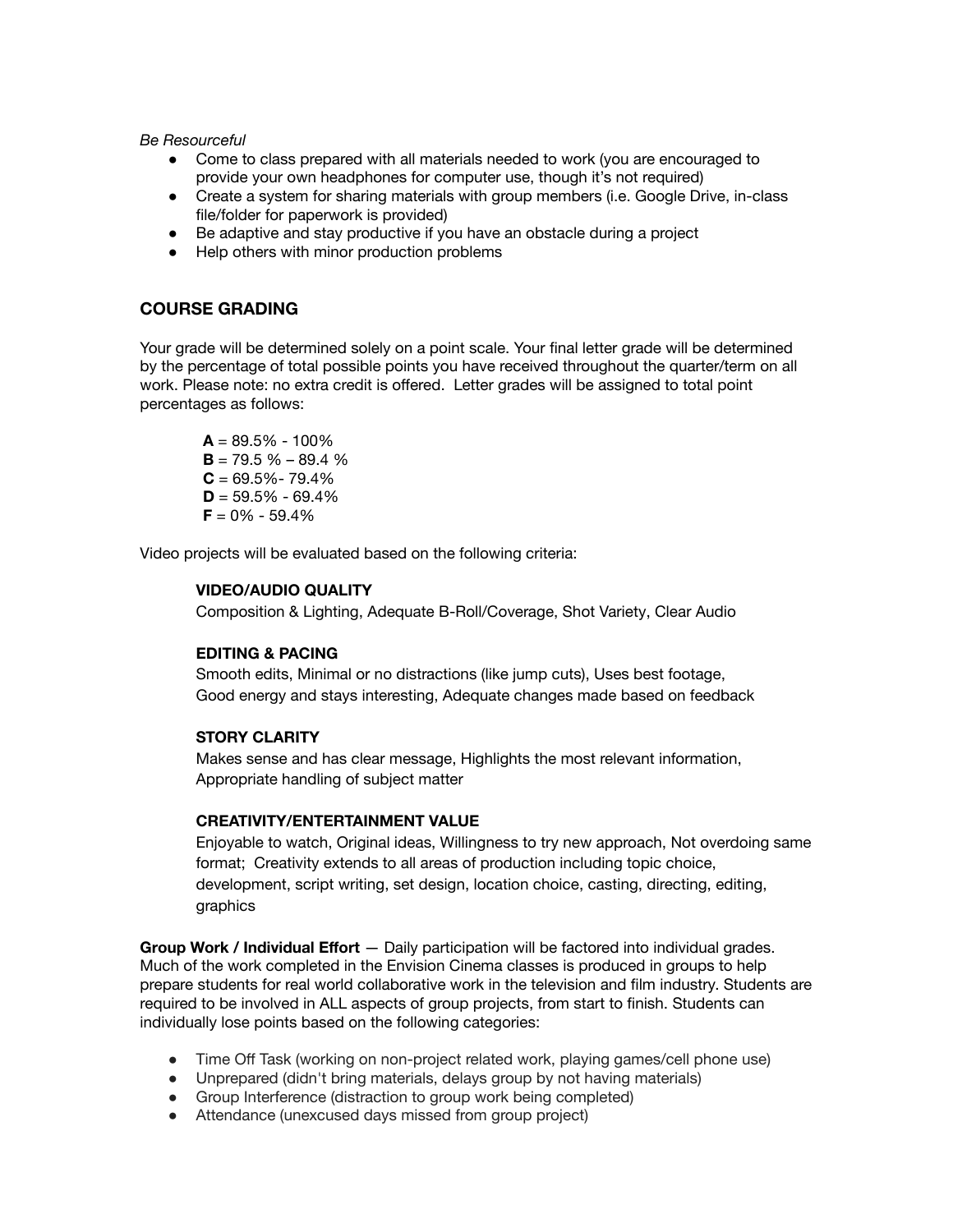Students will receive a verbal warning if in danger of losing points and will be notified in writing if points have been lost.

## **ATTENDANCE, TARDIES, MAKEUP WORK**

Canyon Crest Academy has a strict policy on attendance and tardies which will be upheld in this classroom. Details can be found at <http://cc.sduhsd.net/Key-Info/Attendance/index.html>.

In regard to **tardies**, the policy exists as follows:

1st offense - Verbal Warning 2nd offense - Teacher Contacts Parent 3rd offense - Teacher Refers Student to Saturday School 4th offense - Teacher Refers Student to the Assistant Principal

For all **absences**, it is the student's responsibility to discuss what will be missed with the teacher to find out if any assignments need to be completed.

\*Students have three school days to submit any make-up work after an excused absence.

In addition, absent students during group assignments must make arrangements with team members to ensure all necessary information and materials are available for group work to continue with minimal disruption. This includes any paperwork, information regarding scheduled interviews or scheduled actors, video footage on SD cards or hard drives, access to project files, and any other resources affecting the production process. Failure to make arrangements regardless of the reason for absence—may negatively impact a student's individual grade and the overall quality of an assignment. If a student misses too much classroom time they could be removed from a group project and assigned an equally weighted individual written assignment.

## **PRIMARY ASSIGNMENTS**

#### **Video/Film Projects**

Students will be guided through a number of group and individual video/film projects, which will provide exposure to some of the major techniques needed to work in the film industry. These projects may include, but are not limited to, short documentaries, how-to videos, commercials, PSAs, music videos, narratives, and news broadcasts.

#### **Written Critiques**

Written critiques will be assigned based on in-class film screenings as well as student film presentations.

#### **Midterm / Final**

A project or test will be completed on the school designated midterm and final exam days. You must be in class to receive credit on the scheduled date or notify the teacher five days before your absence.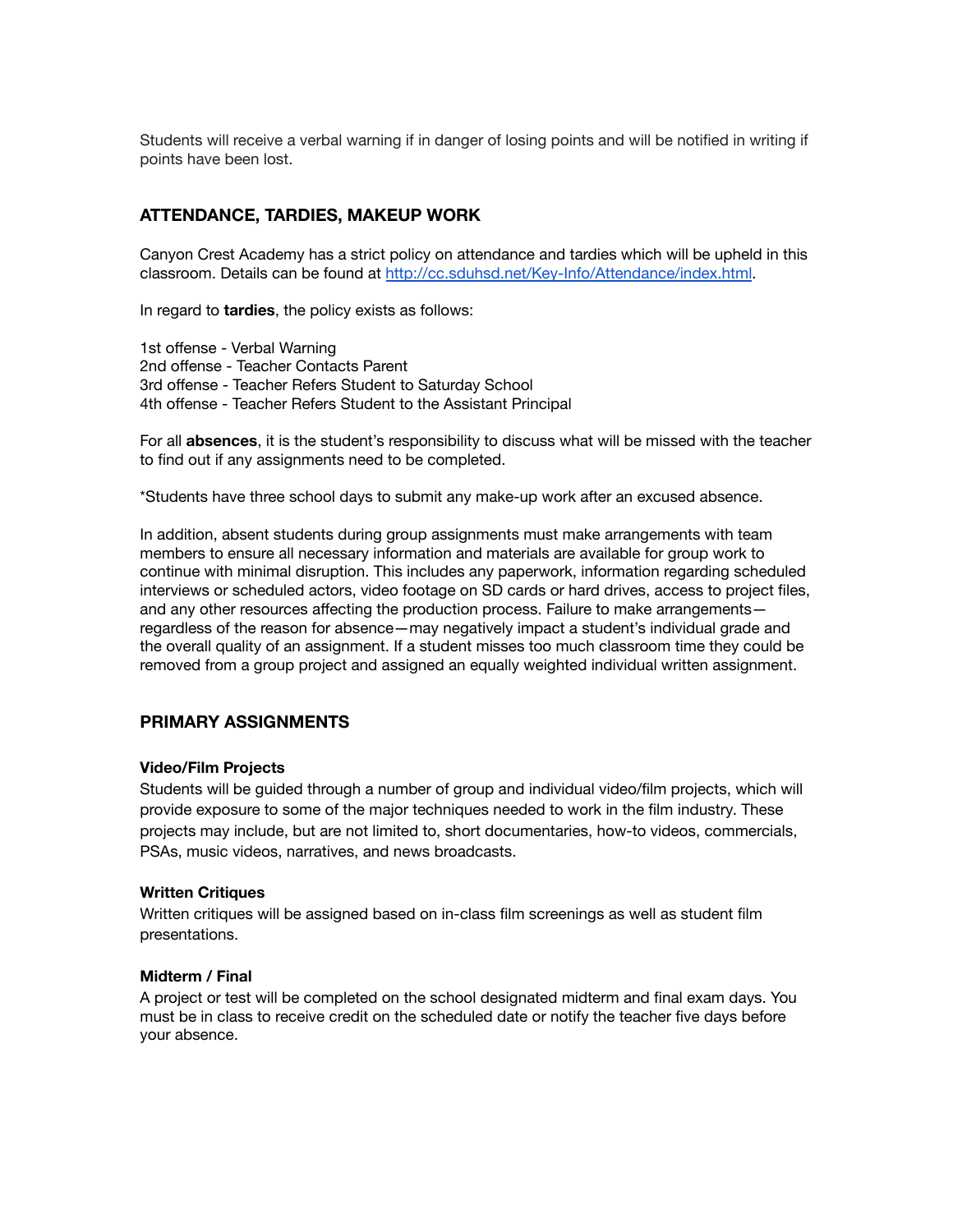### **Additional Assignments**

Additional assignments may be discussed with students and added throughout the semester. A calendar with specific due dates for upcoming assignments will be posted on the teachers classroom website and shared with the students.

# **SDUHSD ACADEMIC HONESTY POLICY**

Honest behavior is an expectation for all students in the San Dieguito Union High School District. The purpose of this regulation is to create and maintain an ethical academic atmosphere. Specific types of academic dishonesty, which will not be tolerated, are defined below:

- Cheating on Tests Any intentional giving of or use of external assistance relating to an examination, test, or quiz without express permission of the teacher. This includes looking at another student's paper, sharing answers, or copying another student's paper.
- Fabrication any intentional falsification or invention of data, citation, or other authority in an academic exercise.
- Unauthorized Collaboration While collaboration is often encouraged, unauthorized collaboration is not permitted.
- Plagiarism Any intentional representation of another's ideas, words, or works as one's own. Plagiarism includes the misuse of published material, electronic material, and/or the work of other students. The original writer who intentionally shares his/her paper for another to copy, without the permission of the teacher, is also engaged in plagiarism.
- Alteration of Materials Any intentional and unauthorized alteration of student, teacher, or library materials.
- Forgery any unauthorized signing of another person's name to school related documents.
- Theft any theft of materials.
- Transfer of Unauthorized Materials any giving or selling of unauthorized materials.

Any alleged violation of this policy will be investigated thoroughly and appropriate disciplinary measures will be taken consistent with Board policy